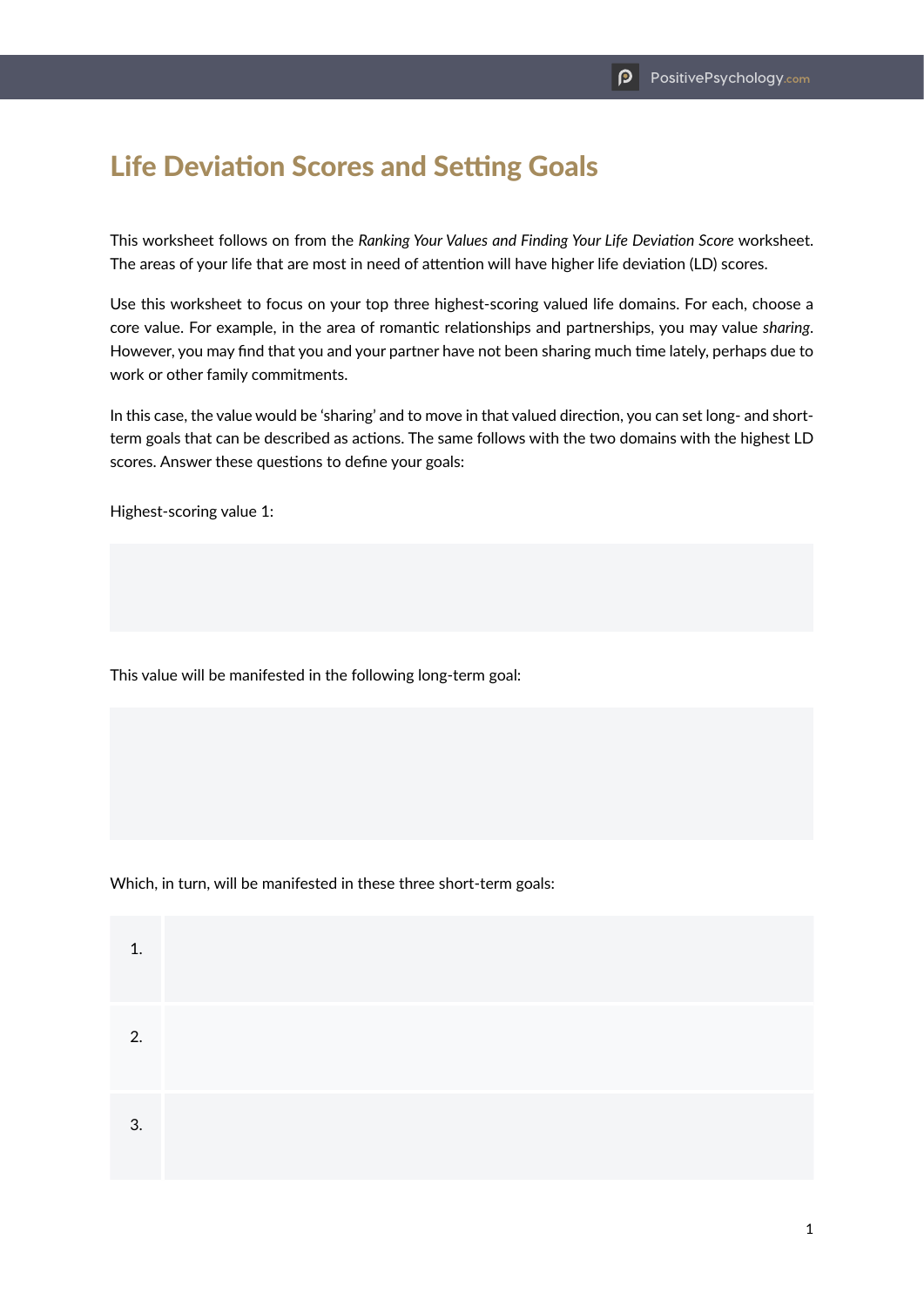Highest-scoring value 2:

This value will be manifested in the following long-term goal:

Which, in turn, will be manifested in these three short-term goals:

| 1. |  |  |  |
|----|--|--|--|
| 2. |  |  |  |
| 3. |  |  |  |

Highest-scoring value 3:

This value will be manifested in the following long-term goal: